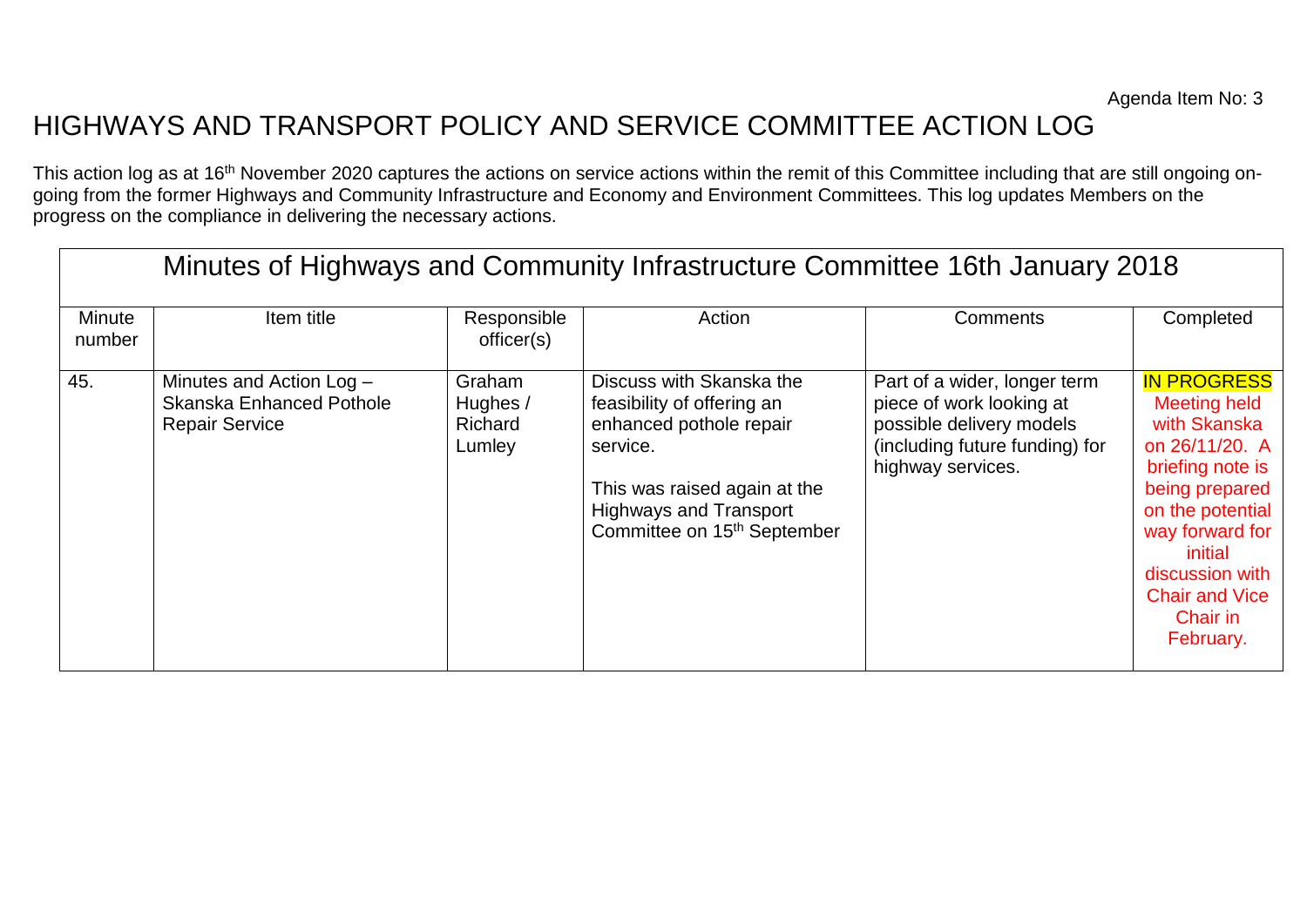| Minutes of Highways and Community Infrastructure Committee 9th July 2019                 |                                                                      |                                        |                                                                                                                                                                                                                                  |                                                                                                                                                                                   |                                                                         |  |
|------------------------------------------------------------------------------------------|----------------------------------------------------------------------|----------------------------------------|----------------------------------------------------------------------------------------------------------------------------------------------------------------------------------------------------------------------------------|-----------------------------------------------------------------------------------------------------------------------------------------------------------------------------------|-------------------------------------------------------------------------|--|
| Minute<br>number                                                                         | Item title                                                           | Responsible<br>officer(s)              | Action                                                                                                                                                                                                                           | Comments                                                                                                                                                                          | Completed                                                               |  |
| 123.                                                                                     | <b>Finance and Performance Report</b><br>$-$ May 2019 $-$ A14 Legacy | <b>Steve Cox</b>                       | Suggested that a report was<br>brought to the Committee every<br>six months regarding the legacy<br>of the A14. All local members<br>impacted could be consulted.                                                                | Discussions are ongoing with<br>Highways England about this<br>and the de-trunking of the<br>existing A14. This is due to<br>come forward to the March<br>Committee.              | <b>Action Ongoing</b>                                                   |  |
| 124.                                                                                     | Road Casualty Data Annual<br>Report                                  | <b>Matt Staton</b>                     | The Chairman commented that<br>the findings of the research<br>project regarding likely collision<br>sites being undertaken with<br>Loughborough University could<br>be brought to the committee for<br>information and comment. | Matt Staton to liaise with<br>Loughborough University in<br>relation to published outputs<br>from the project. The<br>information was to be<br>presented to a Members<br>Seminar. | On hold until<br>the seminar<br>programme<br>resumes.                   |  |
| Minutes of Highways and Community Infrastructure Committee 4 <sup>th</sup> December 2019 |                                                                      |                                        |                                                                                                                                                                                                                                  |                                                                                                                                                                                   |                                                                         |  |
| Minute<br>number                                                                         | Item title                                                           | Responsible<br>officer(s)              | Action                                                                                                                                                                                                                           | Comments                                                                                                                                                                          | Completed                                                               |  |
| 146. b)<br>See also<br>311b)                                                             | Finance Monitoring Report -<br>October 2019                          | Graham<br>Hughes/<br>Richard<br>Lumley | Concerns were raised regarding<br>the perceived inequitable nature<br>of the Local Highways Initiative<br>(LHI) bid process to some parts<br>of the County. Officers to<br>establish whether it was                              | Report scheduled for<br>December 2020                                                                                                                                             | <b>Completed.</b><br>Report going to<br>committee in<br><b>December</b> |  |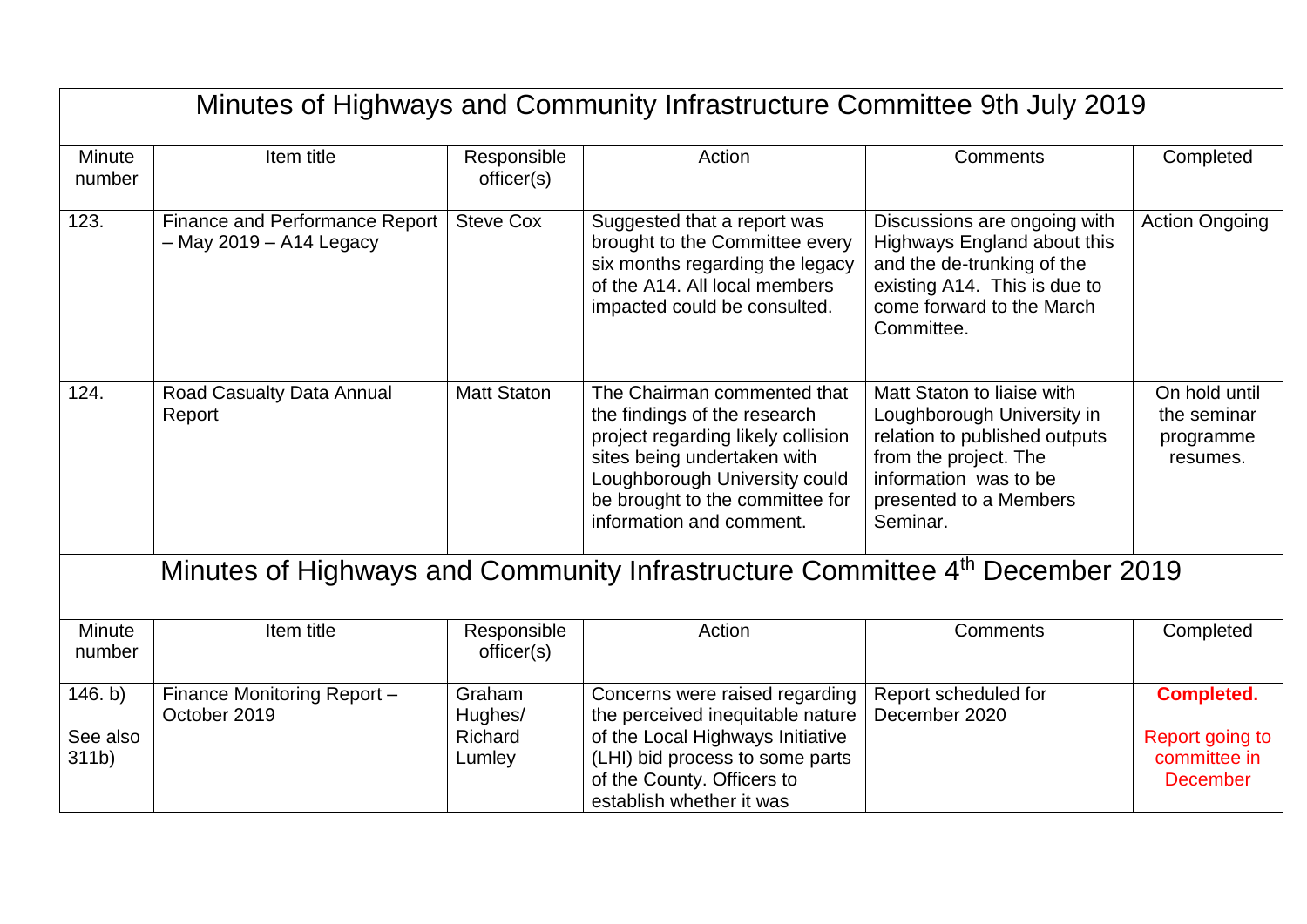|                         |                                                                               |                                     | possible to resolve the<br>anomalies found within this<br>process.                                                                                                                                                                                                                   |                                                                                                                                                                                                                                                                  |                       |  |  |  |
|-------------------------|-------------------------------------------------------------------------------|-------------------------------------|--------------------------------------------------------------------------------------------------------------------------------------------------------------------------------------------------------------------------------------------------------------------------------------|------------------------------------------------------------------------------------------------------------------------------------------------------------------------------------------------------------------------------------------------------------------|-----------------------|--|--|--|
|                         | Minutes of Economy and Environment Committee 5 <sup>th</sup> March 2020       |                                     |                                                                                                                                                                                                                                                                                      |                                                                                                                                                                                                                                                                  |                       |  |  |  |
| <b>Minute</b><br>number | Item title                                                                    | Responsible<br>officer(s)           | Action                                                                                                                                                                                                                                                                               | Comments                                                                                                                                                                                                                                                         | Completed             |  |  |  |
| 311.                    | Integrated Transport Block (ITB)<br><b>Funding Allocation Proposals</b>       | Elsa Evans /<br><b>Andy Preston</b> | Review of scoring criteria to<br>help review to achieve more<br>equitable distribution of funding<br>across the County.<br>See also 146b raised at former<br>Highways and Infrastructure<br>Committee in December 2019.<br>Minutes of Highways and Transport Committee 7th July 2020 | This was discussed with the<br>Chair and Vice Chair of the<br><b>Committee in December.</b><br>Further work is being<br>undertaken and will then be<br>considered by the Chair and<br><b>Vice Chair in February before</b><br>presentation to Committee.         | <b>Action Ongoing</b> |  |  |  |
| Minute<br>number        | Item title                                                                    | Responsible<br>officer(s)           | Action                                                                                                                                                                                                                                                                               | Comments                                                                                                                                                                                                                                                         | Completed             |  |  |  |
|                         | Cambridgeshire and<br>Peterborough Road Safety<br><b>Partnership Strategy</b> | <b>Matt Staton</b>                  | Strategy should be circulated<br>to all District, Town and Parish<br>Councils and other identified<br>interested parties.                                                                                                                                                            | A wider distribution will be<br>undertaken in October as part<br>of a coordinated<br>communication across<br>partners related to the new<br>strategy<br>Media release issued<br>Monday 16 November.<br>Strategy circulated to all<br>parties 16 November as part | Complete              |  |  |  |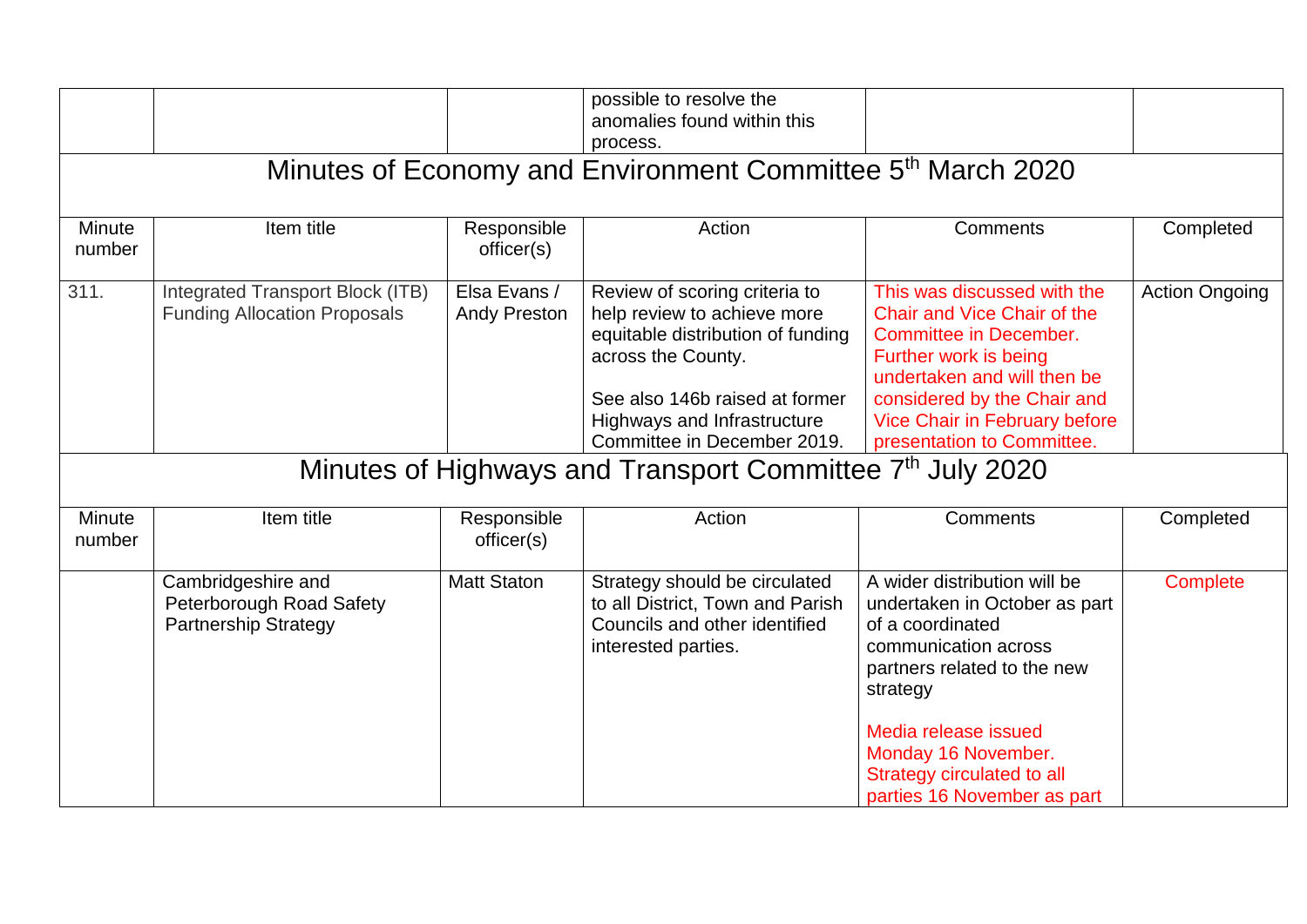|  | of Road Safety Week. |  |
|--|----------------------|--|
|  |                      |  |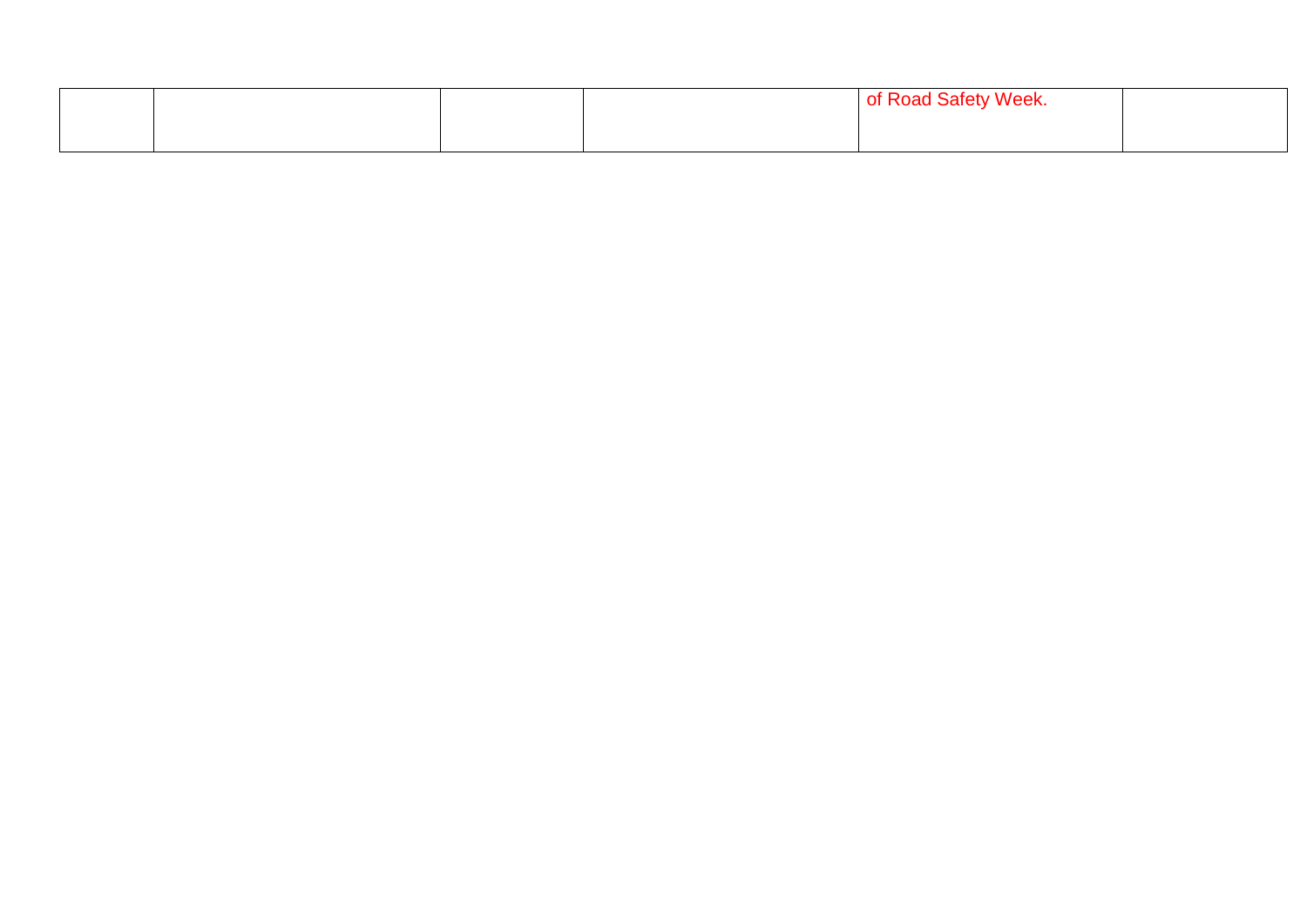| Minutes of Highways and Transport Committee 15 <sup>th</sup> September 2020 |                                                                              |                                        |                                                                                                                                                                                                                                                                                                                                                                                                                                                             |                                                                                                          |                       |  |  |
|-----------------------------------------------------------------------------|------------------------------------------------------------------------------|----------------------------------------|-------------------------------------------------------------------------------------------------------------------------------------------------------------------------------------------------------------------------------------------------------------------------------------------------------------------------------------------------------------------------------------------------------------------------------------------------------------|----------------------------------------------------------------------------------------------------------|-----------------------|--|--|
| Minute<br>number                                                            | Item title                                                                   | Responsible<br>officer(s)              | Action                                                                                                                                                                                                                                                                                                                                                                                                                                                      | Comments                                                                                                 | Completed             |  |  |
| 24.                                                                         | Minutes Action Log (Minute 151<br><b>Wisbech Access Strategy Phase</b><br>1) | Chairman<br>Cllr<br><b>Bates</b>       | Noting that Cllr King had been<br>appointed as an additional<br>member to the Wisbech<br>Steering Group via the Outside<br>Organisations delegations<br>process, Cllr Dupre asked<br>whether she could be<br>considered via the same<br>process for an appointment to<br>the Heavy Goods Vehicle (HGV)<br>Diamond Area Steering Group.                                                                                                                      | The Chairman agreed to<br>speak to the Chairman of the<br><b>Steering Group, Councillor</b><br>Criswell. | In progress           |  |  |
| 25.                                                                         | Winter Service Plan 2020-21                                                  | Chairman<br>Councillor<br><b>Bates</b> | It was suggested that the<br>volunteer mutual aid groups<br>formed during the Covid 19<br>lockdown would be an excellent<br>source for potential new recruits.<br>The Chairman had already been<br>in discussion with the Councillor<br>Criswell, Chairman of the<br><b>Communities and Partnership</b><br>Committee in respect of seeking<br>new volunteers and obtaining<br>contact points from such groups<br>and would pass them on to the<br>officers. | The Chairman to provide an<br>oral update.                                                               | <b>Action Ongoing</b> |  |  |
| 29.                                                                         | <b>Cambridgeshire Highways</b><br>Contract Annual Report 2019-20             | Richard<br>Lumley /                    | Request for a new policy for<br>seeking compensation for                                                                                                                                                                                                                                                                                                                                                                                                    | Officers would investigate the<br>practicalities and bring back                                          | <b>Action Ongoing</b> |  |  |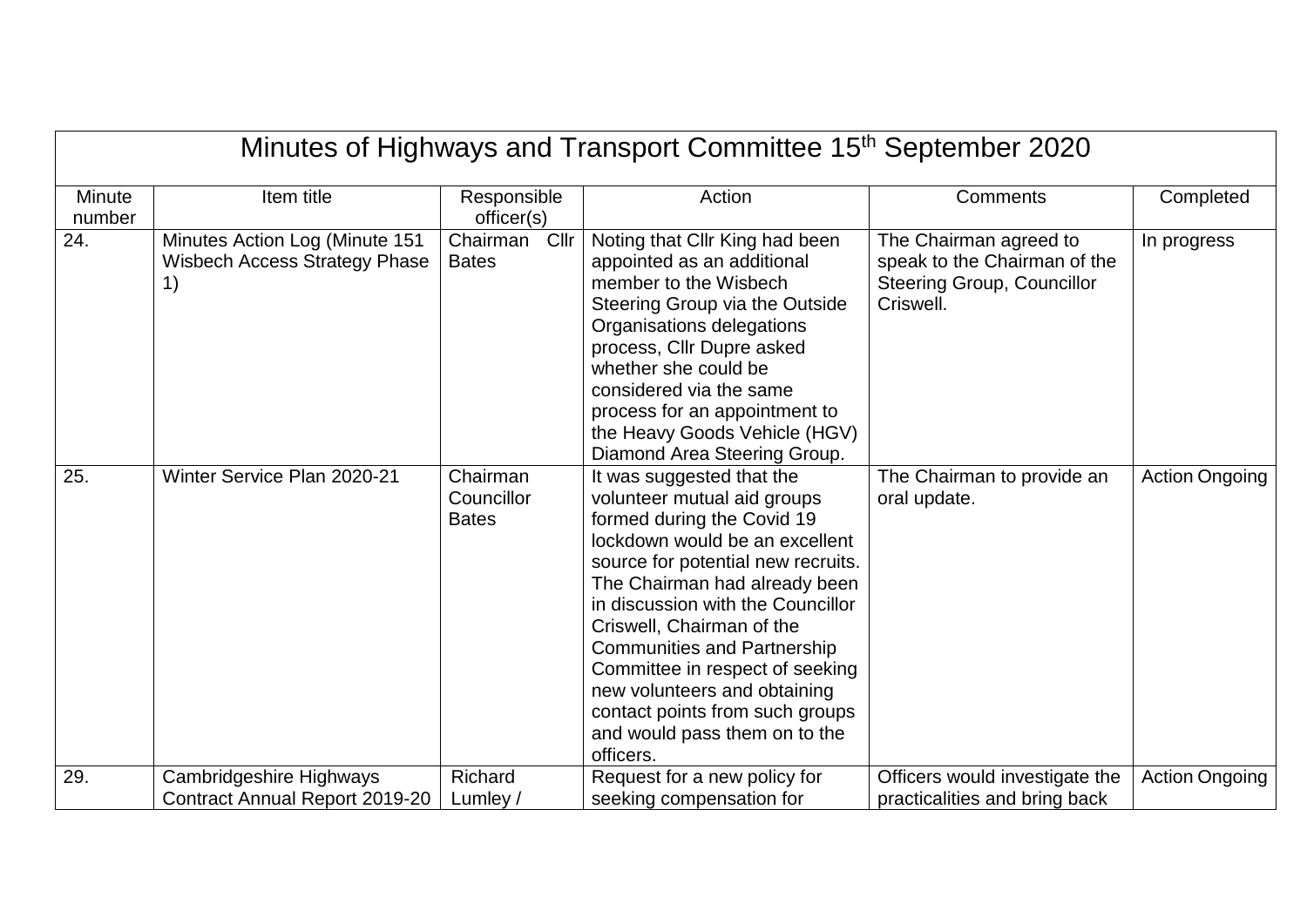|                  |                                                              | Graham<br><b>Hughes</b>                  | developer damage to free up<br>local highways offices<br>resources.                                                                                                                                                                                    | proposals for further<br>consideration on this wide<br>ranging issue.                                                                                                                                                                                                                           |                  |  |  |
|------------------|--------------------------------------------------------------|------------------------------------------|--------------------------------------------------------------------------------------------------------------------------------------------------------------------------------------------------------------------------------------------------------|-------------------------------------------------------------------------------------------------------------------------------------------------------------------------------------------------------------------------------------------------------------------------------------------------|------------------|--|--|
|                  | Minutes of Highways and Transport Committee 6th October 2020 |                                          |                                                                                                                                                                                                                                                        |                                                                                                                                                                                                                                                                                                 |                  |  |  |
| Minute<br>number | Item title                                                   | Responsible<br>officer(s)                | Action                                                                                                                                                                                                                                                 | Comments                                                                                                                                                                                                                                                                                        | Completed        |  |  |
| 30.              | <b>COVID-19 Cycling Proposals</b>                            | Graham<br><b>Hughes</b><br>/Jeremy Smith | To identify funding to update the<br>cycling map of Wisbech                                                                                                                                                                                            | CCC does not have funding<br>available for this but<br>alternative ways of<br>completing this have been<br>suggested utilising the<br>individuals who produced the<br>original map.                                                                                                             | Completed        |  |  |
| 30.              | <b>COVID-19 Cycling Proposals</b>                            | Graham<br><b>Hughes</b><br>/Jeremy Smith | Asked if schemes could still be<br>added to tranche 2 of the<br><b>COVID-19 Temporary Cycling</b><br><b>Proposals Active Travel projects</b><br>[The wording of these projects<br>has been amended to align with<br>the wording used by<br>government] | It may be possible to consider<br>further small to medium size<br>proposals but ideas will need<br>to be received by the end of<br>January in order to allow<br>sufficient time for feasibility<br>evaluation, design and the<br>potential for works completion<br>within the funding deadline. | <b>Completed</b> |  |  |